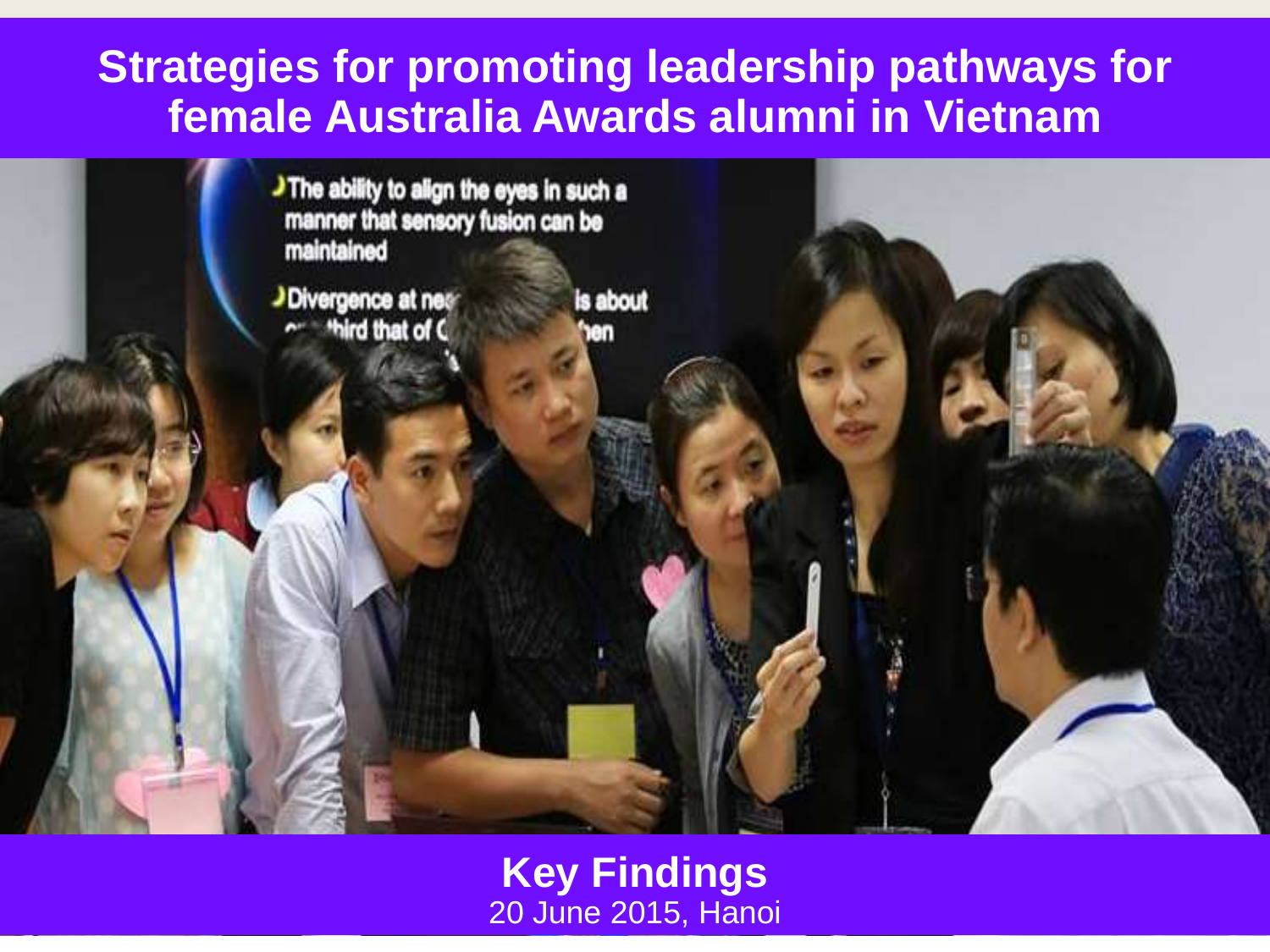

# 2014 Tracer Study: Gender Gaps

**50%** Male alumni were almost **50% more likely** than female to be in a management position.

**41%**

Women had been promoted at work upon return from study in Australia, as compared with **52% of men.**

**20%** Women returned to a higher position, as compared with **29% of men.**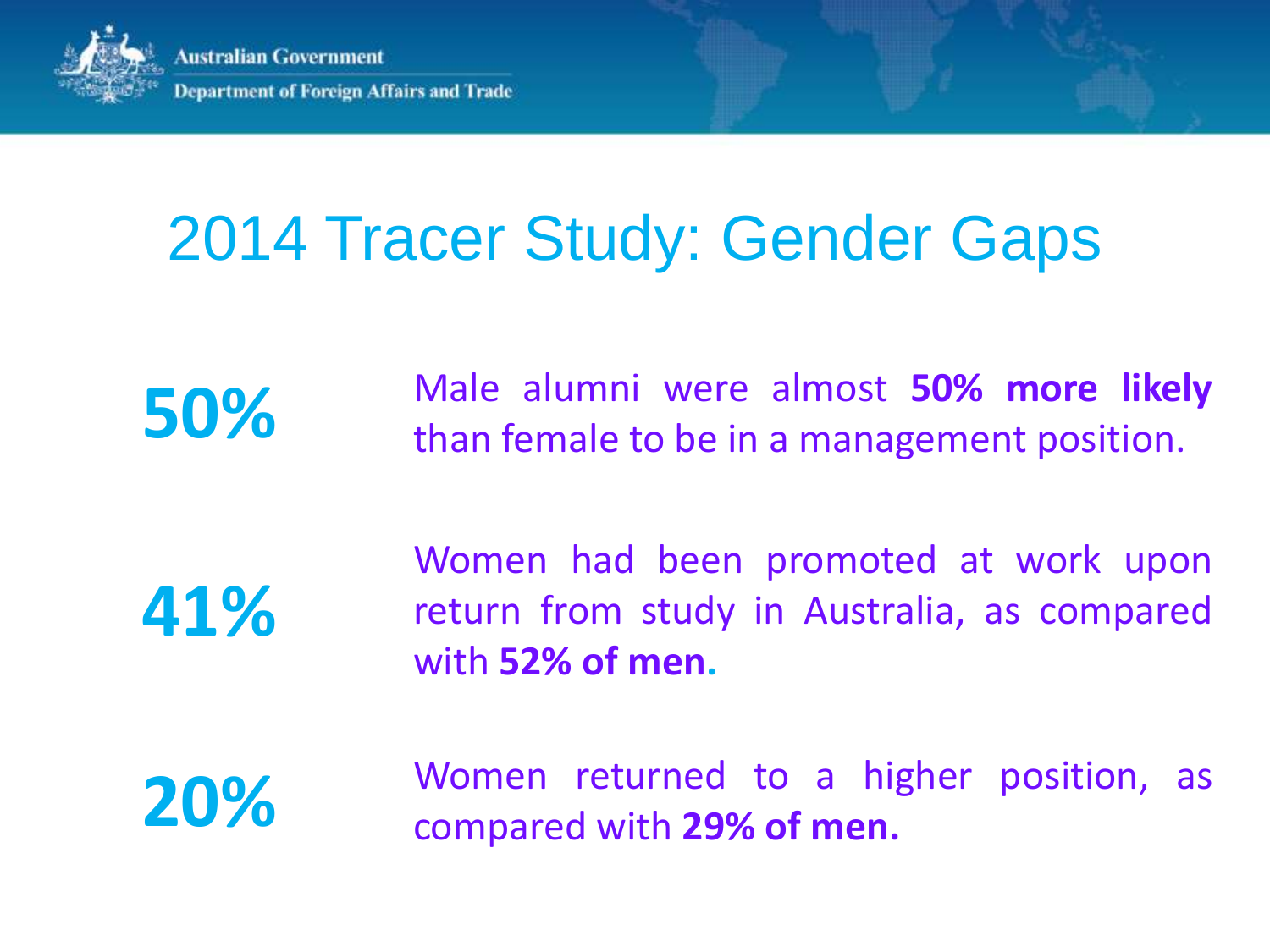

# Study objectives:

- a) To identify key **enablers and barriers** to professional leadership faced by Vietnamese women; and
- b) To identify **feasible strategies** to enhance the enabling environment for returned female alumni.

*'The best way to promote a woman is to promote a woman.' Female alumnus*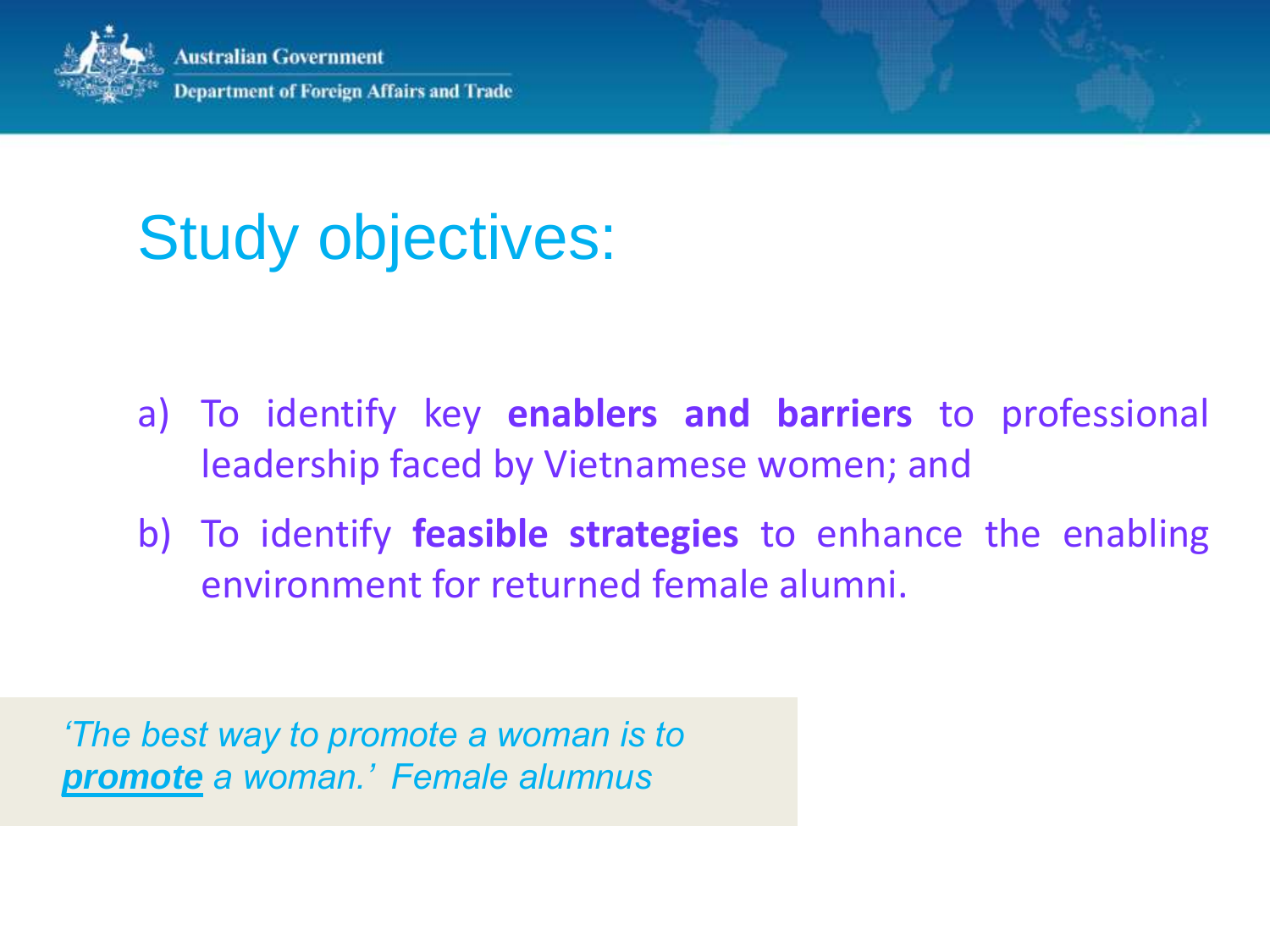

# Analytical Framework

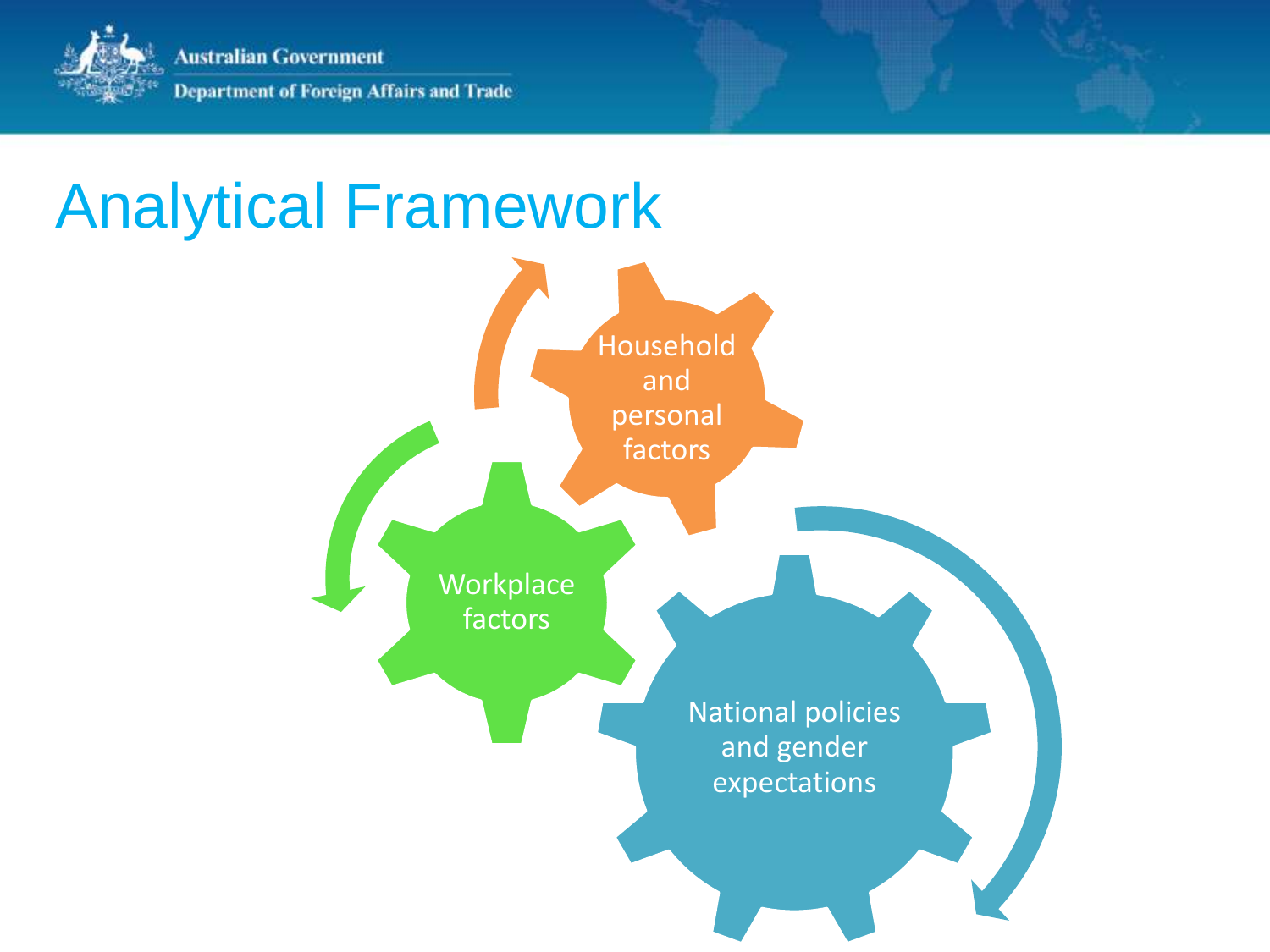

# Data collection methods & respondents:

| <b>Phases</b> | <b>Method</b>                          | <b>Respondents</b>                               |
|---------------|----------------------------------------|--------------------------------------------------|
| Phase 1       | Key informant interviews               | 12 women, 1 man                                  |
| Phase 2       | <b>Survey Monkey Questionnaire</b>     | 506 female alumni                                |
|               |                                        | 176 male alumni                                  |
| Phase 3       | Semi-structured interviews: individual | 16 women                                         |
|               |                                        | 2 men                                            |
|               | Semi-structured interviews: group      | 1 x Hanoi (3 women)<br>2 x HCMC (5 women, 2 men) |
| <b>TOTALS</b> | <b>Totals interviewed (KII + SSI)</b>  | 34 women, 5 men                                  |
|               | <b>Totals surveyed</b>                 | 506 women, 176 men                               |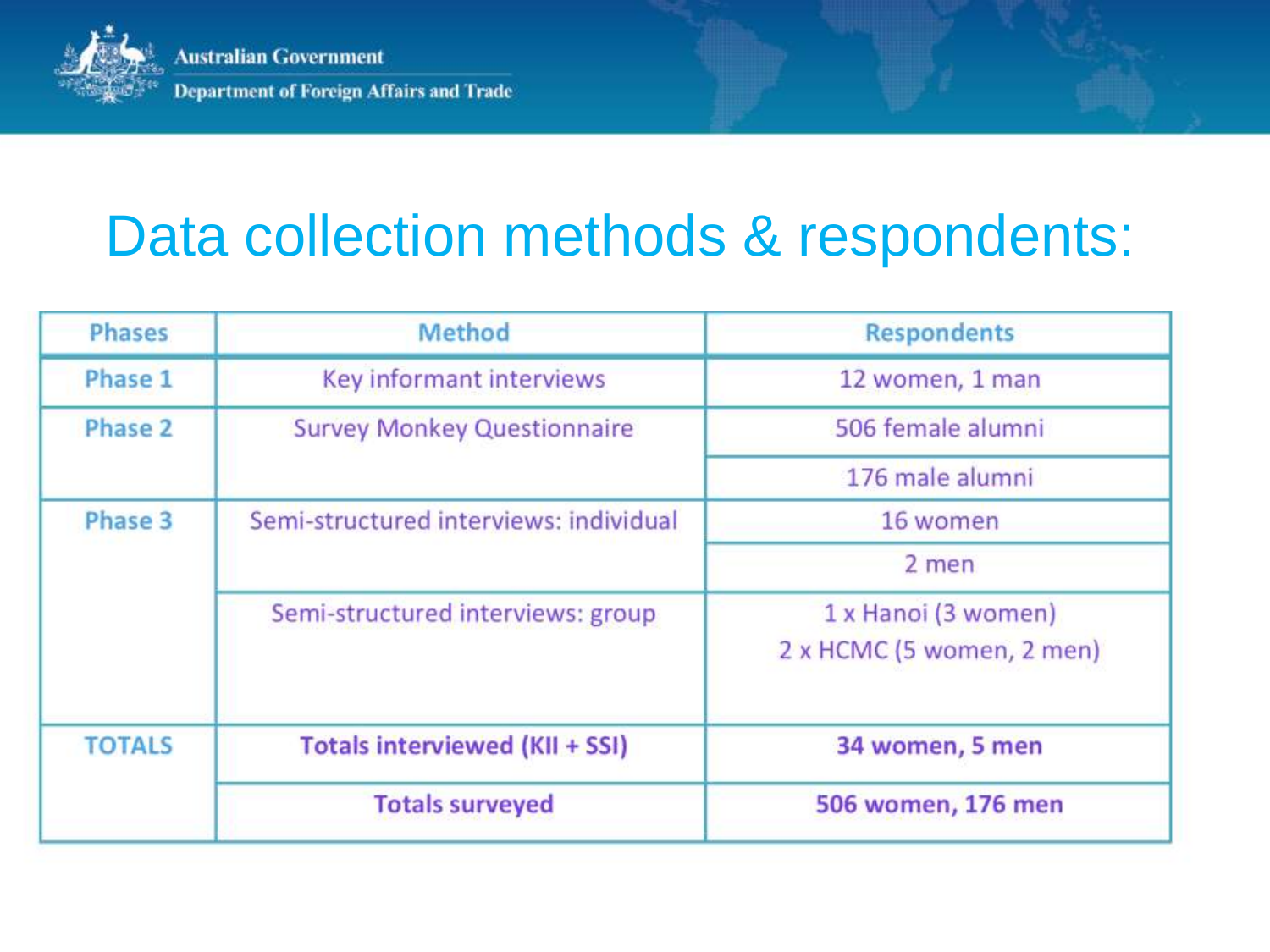

### General responses: Views on the study topic

- Topic was praised and challenged
- Senior leadership = limited positions, and so only a few benefit
- Career fulfilment / work-life balance more important to many
- Technical leaders in their field, not necessarily seeking seniority
- Social priority of family meant some women had not ever contemplated leadership
- **39.8 % of the 502 female alumni surveyed said they intend to apply for a senior position in the future**

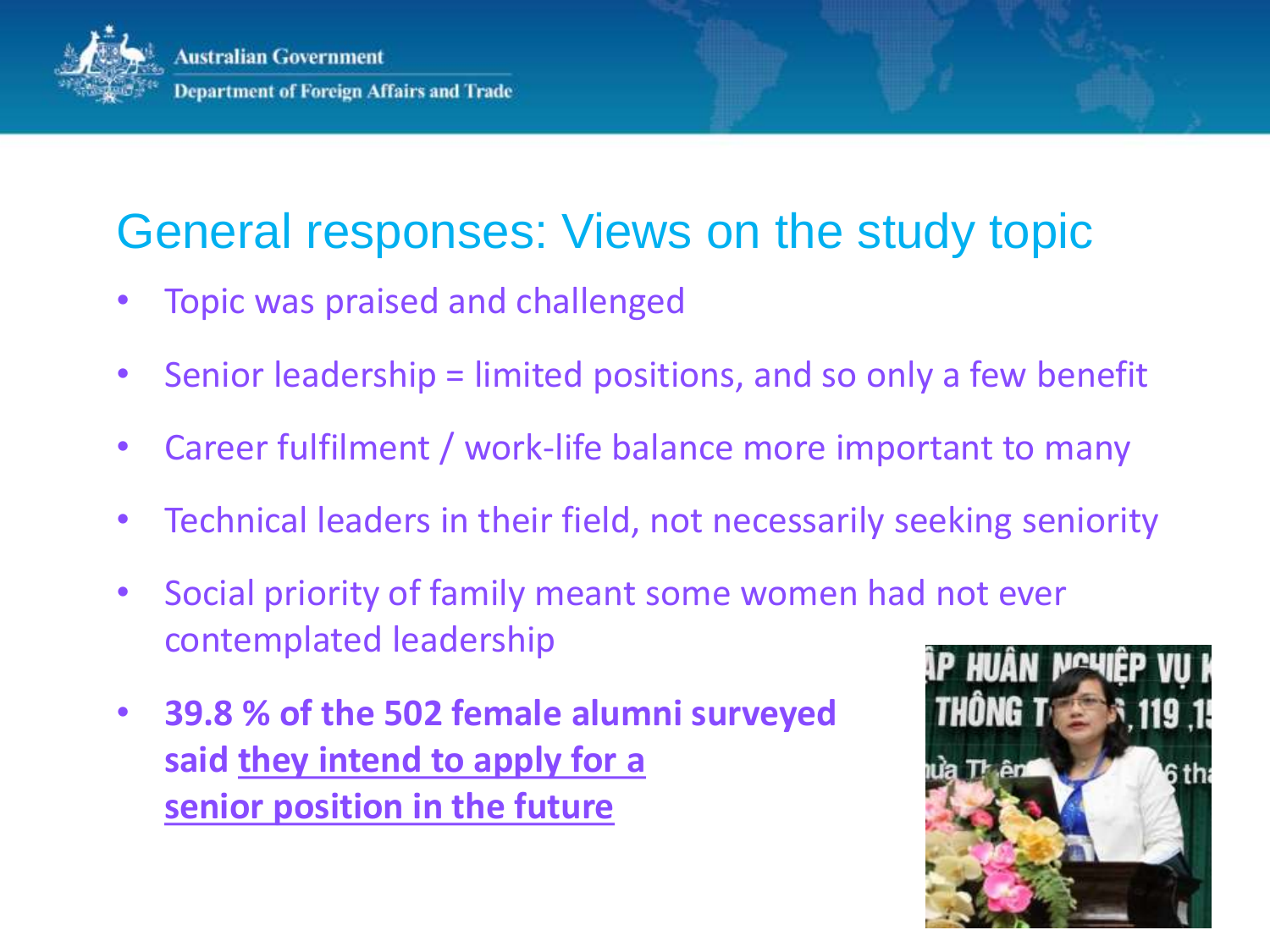

## General responses: Type of organisation matters

- Promotion to senior levels difficult for women in public sector
- Visibility with boss is paramount in public sector
- Women in private sector, especially multi-national companies and NGOs did not perceive strong barriers
- International HR systems in companies and NGOs cited as a factor in the equal opportunity culture

*'Because we cannot go out for drinking, we do not have a strong relationship with any leader or we have no one to support us for a higher position, while those who do get promoted. This is really a problem, not only with the system but because it discourages many of us from devoting our lives for a better society.'*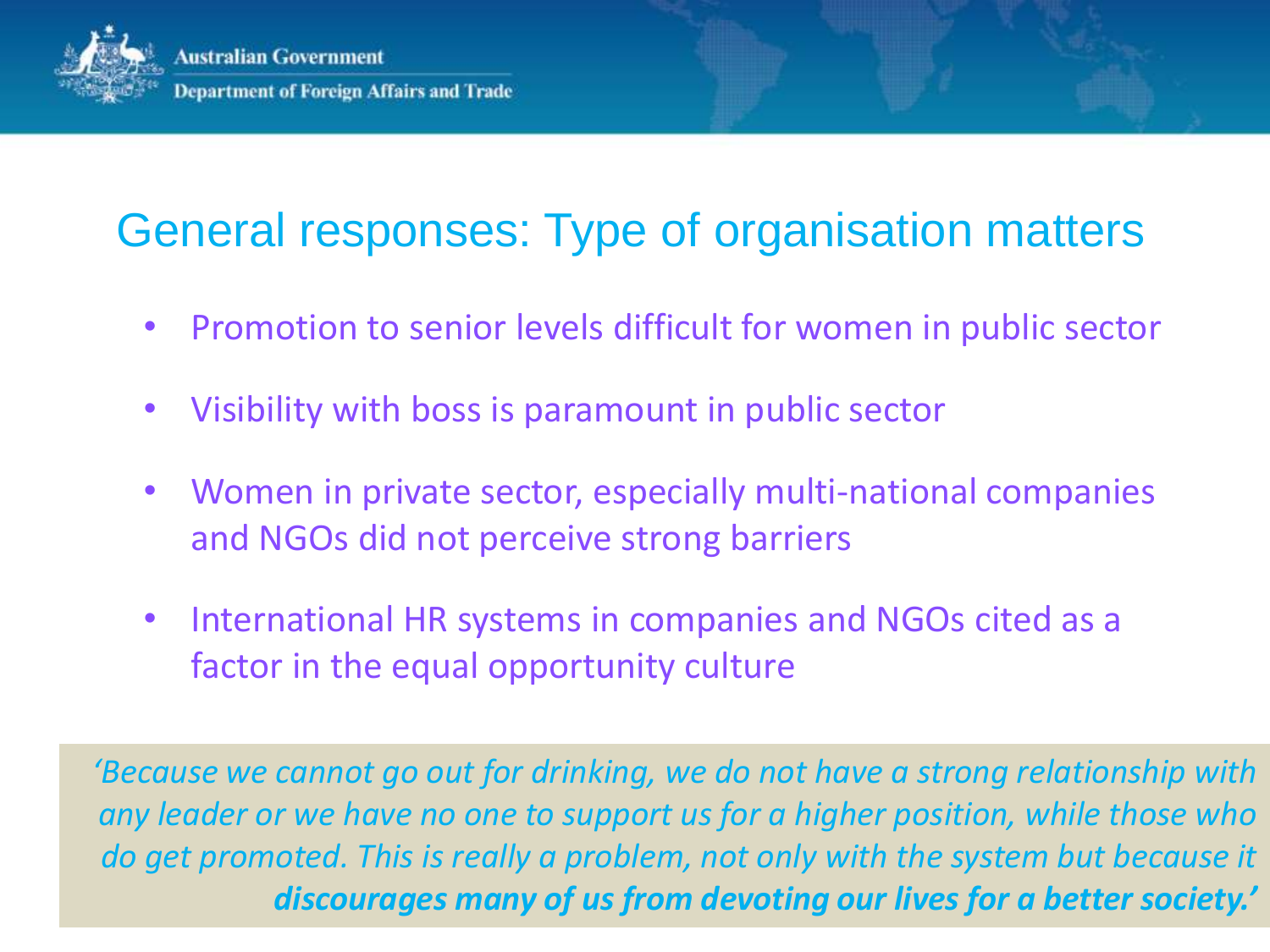**Australian Government** 

**Department of Foreign Affairs and Trade** 

## Alumni responses: top enablers & barriers **Enablers:**

- Paid maternity leave
- Support for women's higher educational attainment

#### **Barriers:**

- Pervasive norm that women's primary role is to raise a family
- Perception that only men make good leaders
- Earlier retirement age for women, with lower eligibility age for overseas training, short course training, appointments

*'Women in Australia worry about when is the best time in their career to have kids; women in Vietnam worry about the effect of their career on their family.'*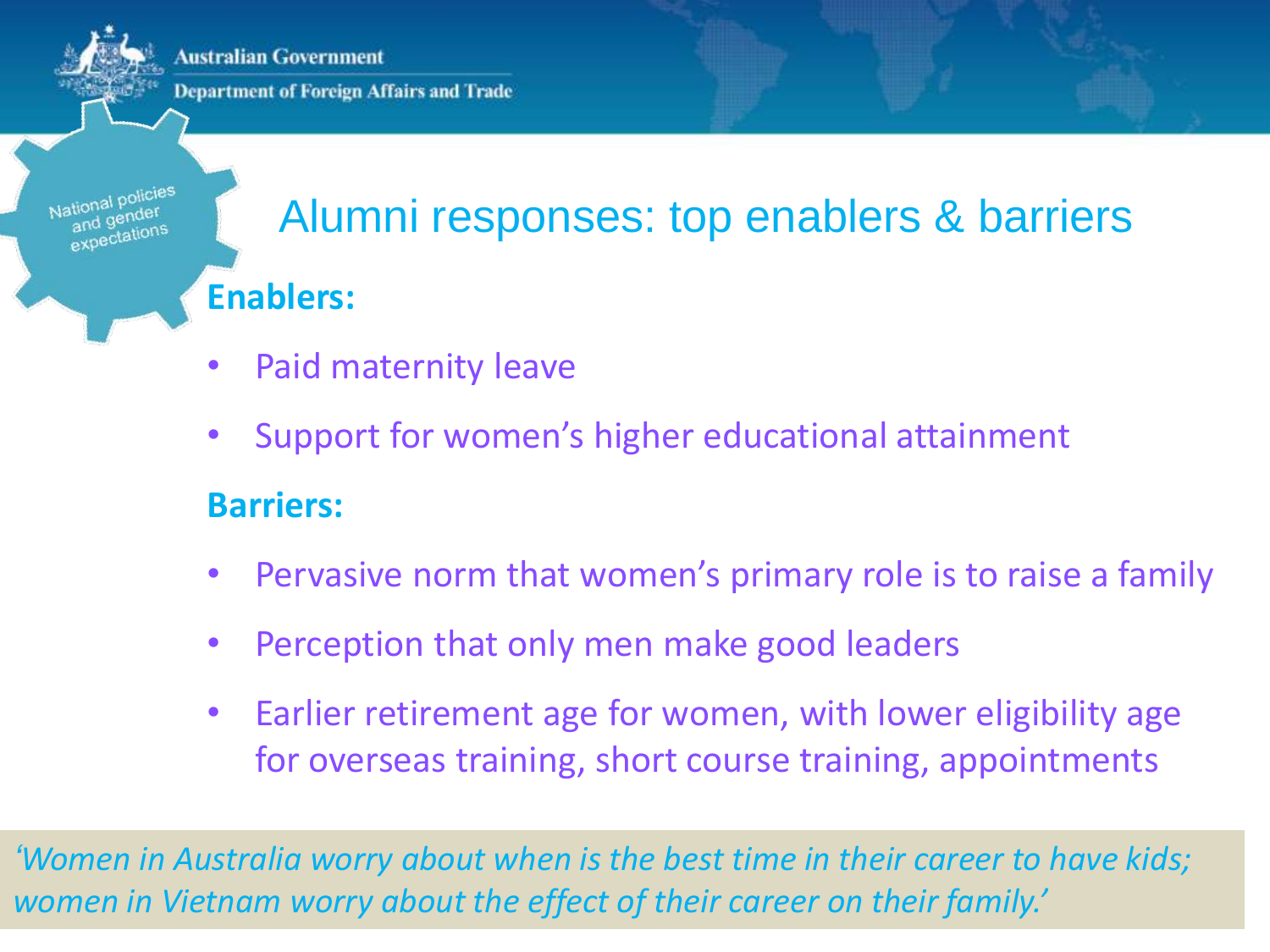**Australian Government** 

**Department of Foreign Affairs and Trade** 

### Alumni responses: top enablers & barriers

#### **Enablers:**

- Good relationship with boss
- Supervisor is supportive of women's career development
- Presence of other female role models in leadership

#### **Barriers:**

- Women have less time and access to networking and information
- Inflexible working hours, incompatible with family duties
- Men have more access to informal socialising with supervisors

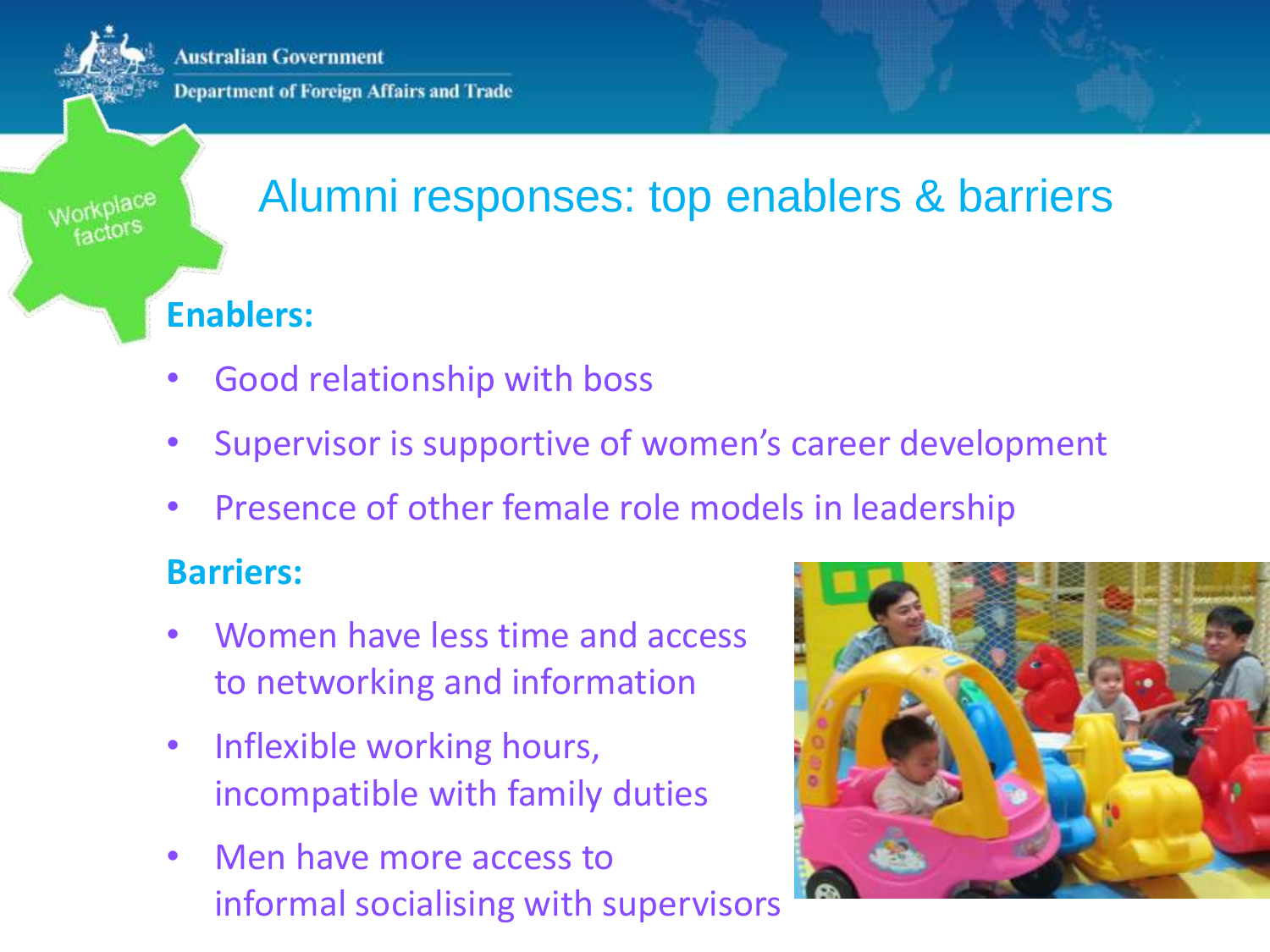**Australian Government Department of Foreign Affairs and Trade** 

Household factors

## Alumni responses: top enablers & barriers

#### **Enablers:**

- Self confidence, and mindset open to career advancement
- Support from spouse, parents/in-law to pursue career

#### **Barriers:**

- Husband not involved in child care
- Women's concern about family 'failure' if pursue career
- Lack of confidence in professional knowledge

*'What hinders women the most is the inequality in the perception of women's roles in the family. If we find ways to make women more confident in their marriages, and men more respectful and understanding, it could be better.'*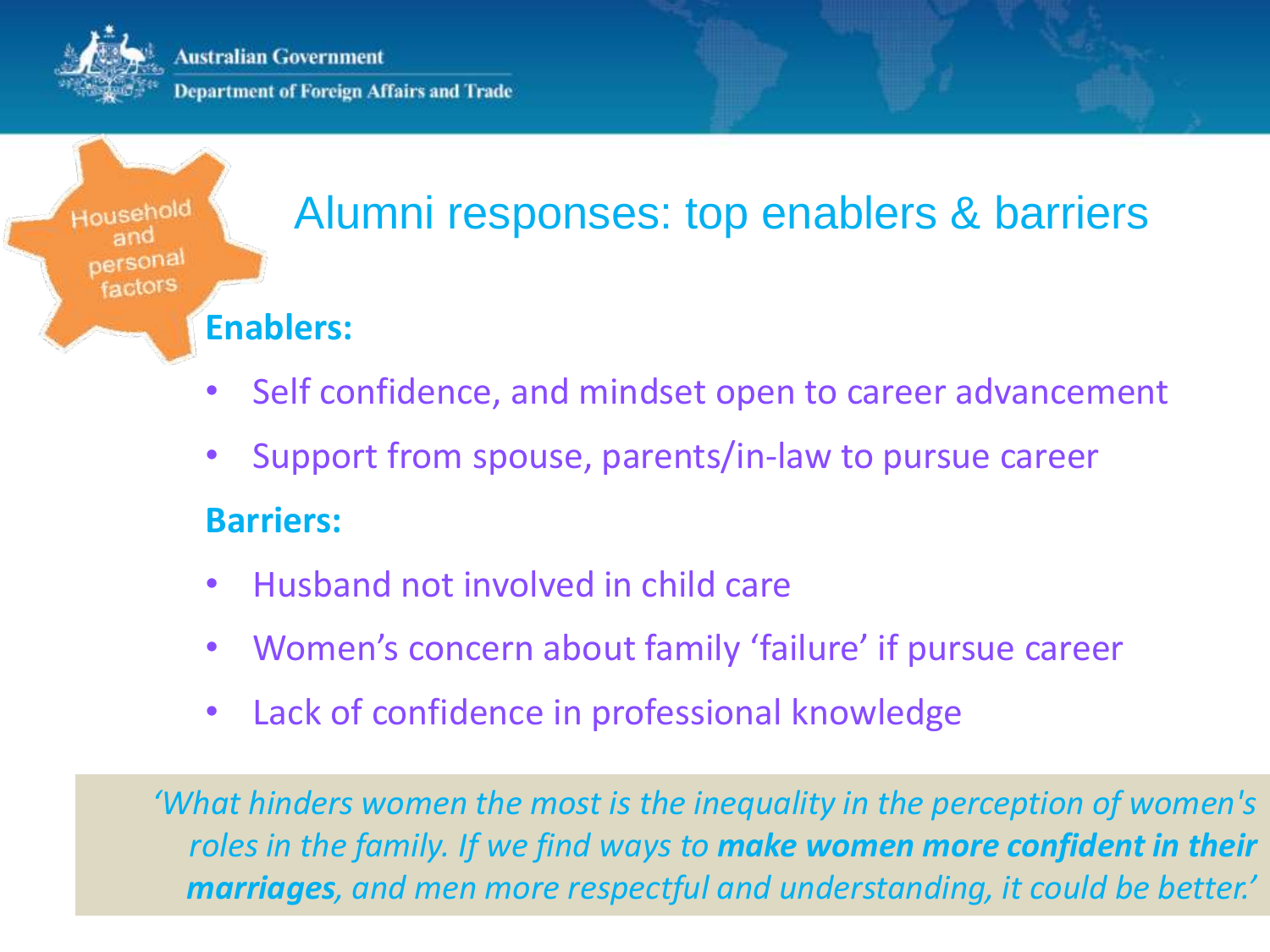

**Australian Government Department of Foreign Affairs and Trade** 

# The challenge for DFAT:

Activities that have the best chance of success given the traditions at home and workplace ?

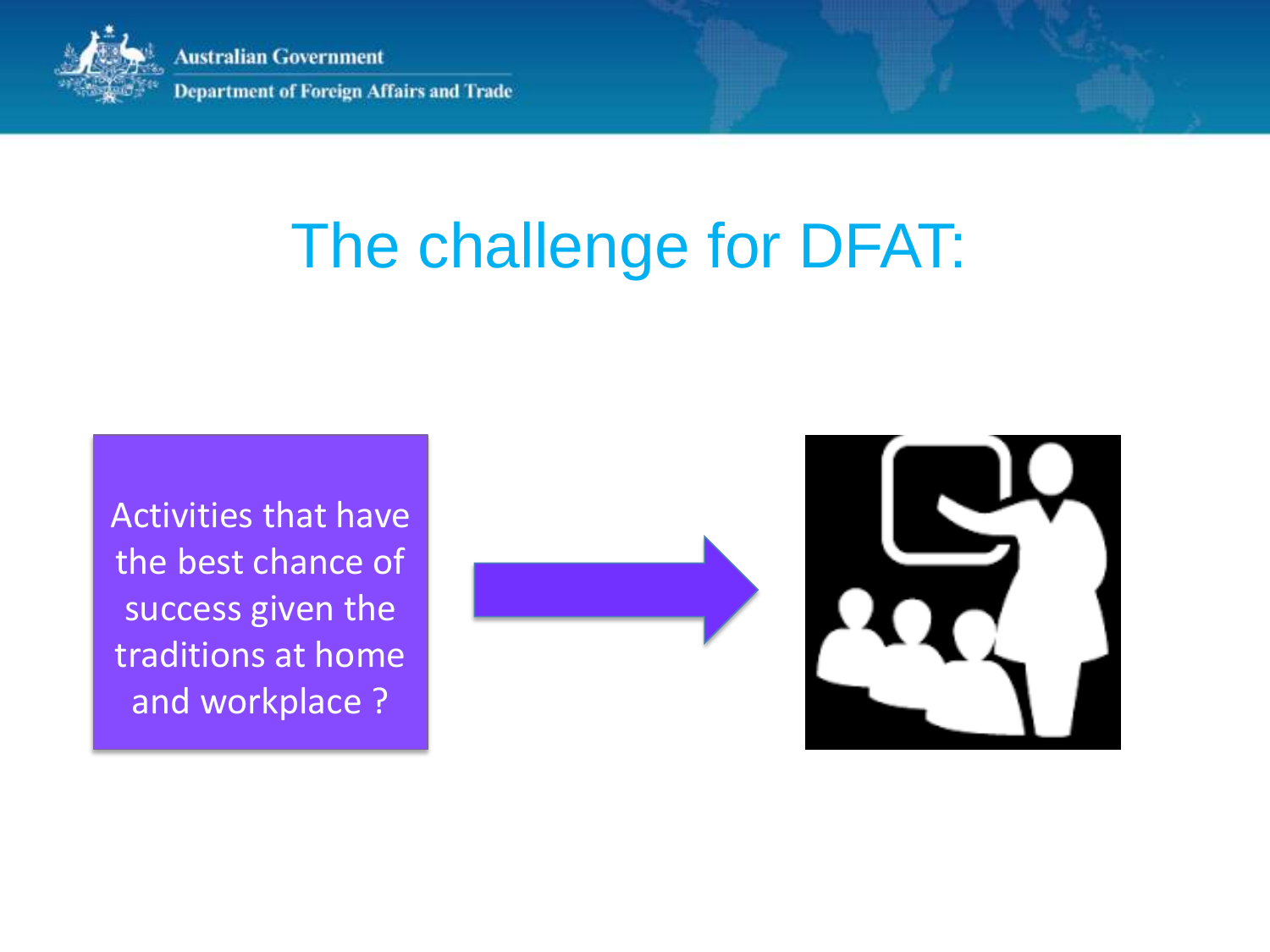

### Alumni responses: top recommendations for DFAT

Offer short course modules on gender equitable leadership as part of leadership courses for male and female alumni

Engage leaders within organisations in supporting women's career development planning; review workplace HR policies

Support organisations to review workplace HR policies to be gender equitable

Information seminars on technical / professional topics upon return to Vietnam

Involvement of male co-workers, husbands, supervisors of female alumni in pre-departure and return profiling events

Female alumni job website for senior positions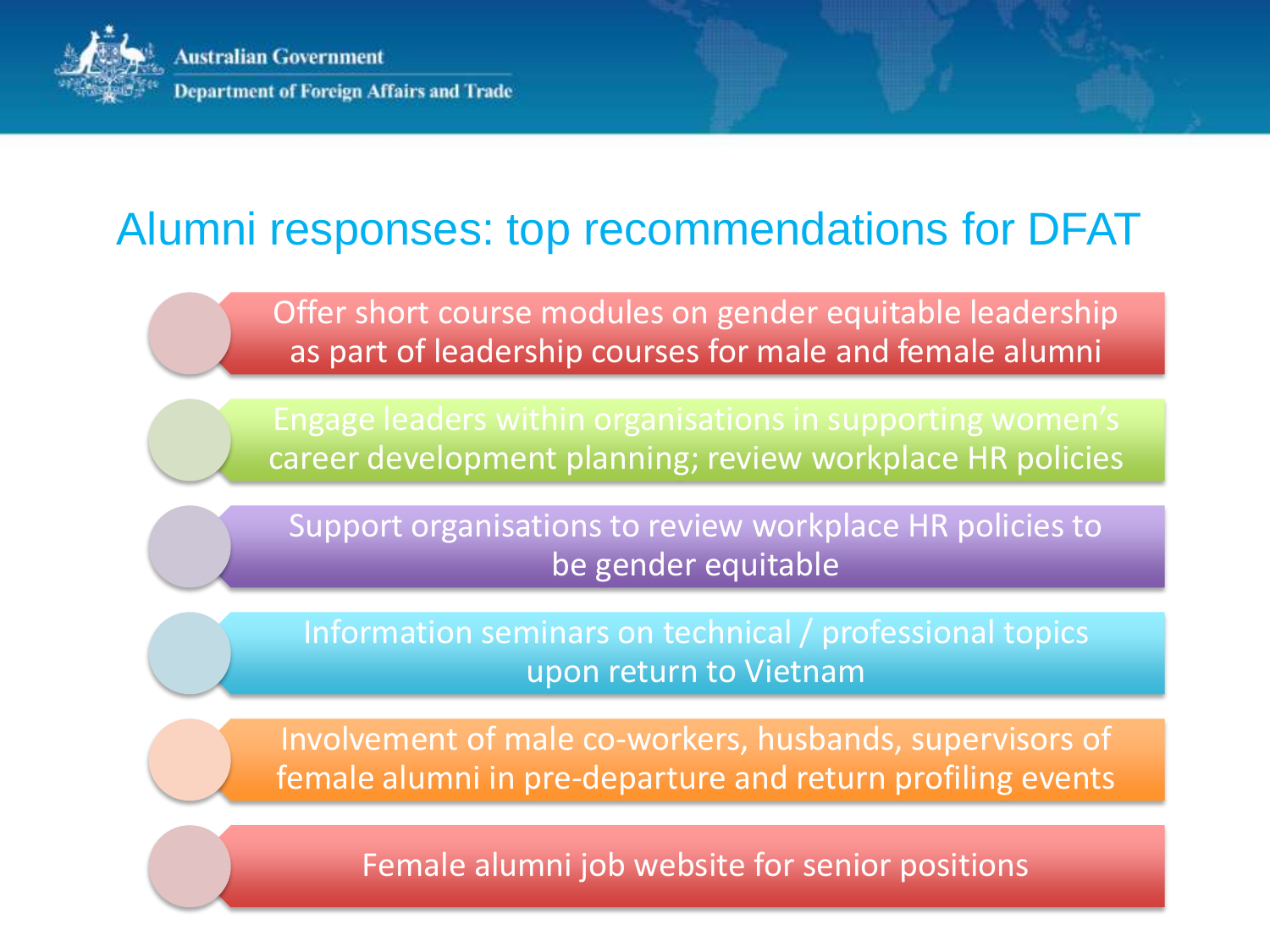

### Alumni responses: top recommendations for DFAT

'Inspirational women' networking events in Australia and Vietnam with senior professional women (business, academia, government)

'Sandwich' Phds with less time needed in Australia, or more assistance for women with young children

Partnership potential with UNDP-Cambridge Women's Leadership and Mentoring Program

Consider support to Women in Politics and Public Administration (WiPPA) at the HCM National Academy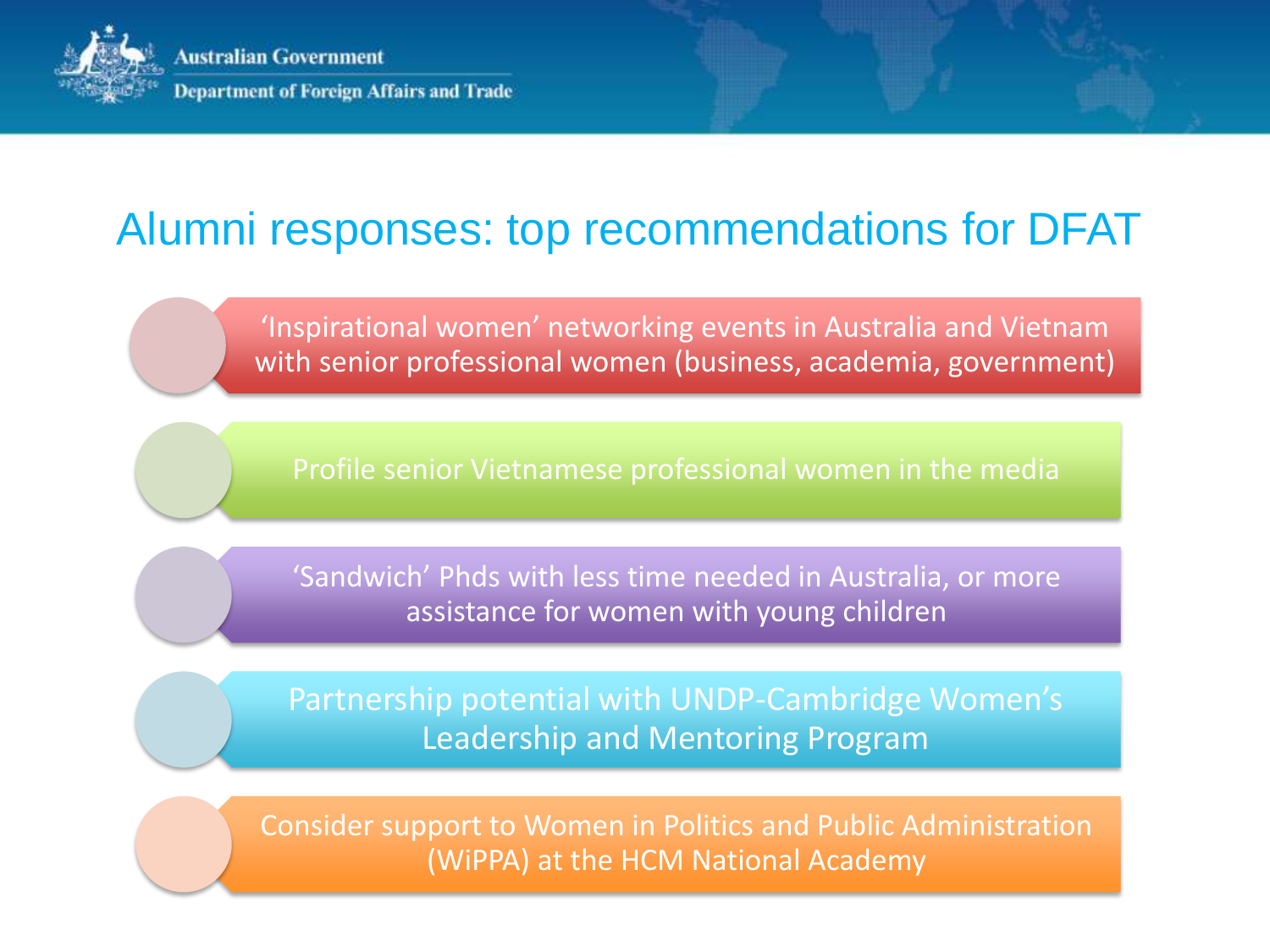

ustralian Government

**Department of Foreign Affairs and Trade** 



*"I received an outstanding award for my thesis, but I could not tell my boss because he would think I was showing off.* 

*Supporting women to be able to convey their skills and achievements is a priority for assisting their promotion*."

*"Changing Vietnamese women's own perception of gender equity both at home and at work is very important. All of the suggestions (in the survey monkey) are great, but they won't be very effective until women themselves see the need to promote and advance themselves."*